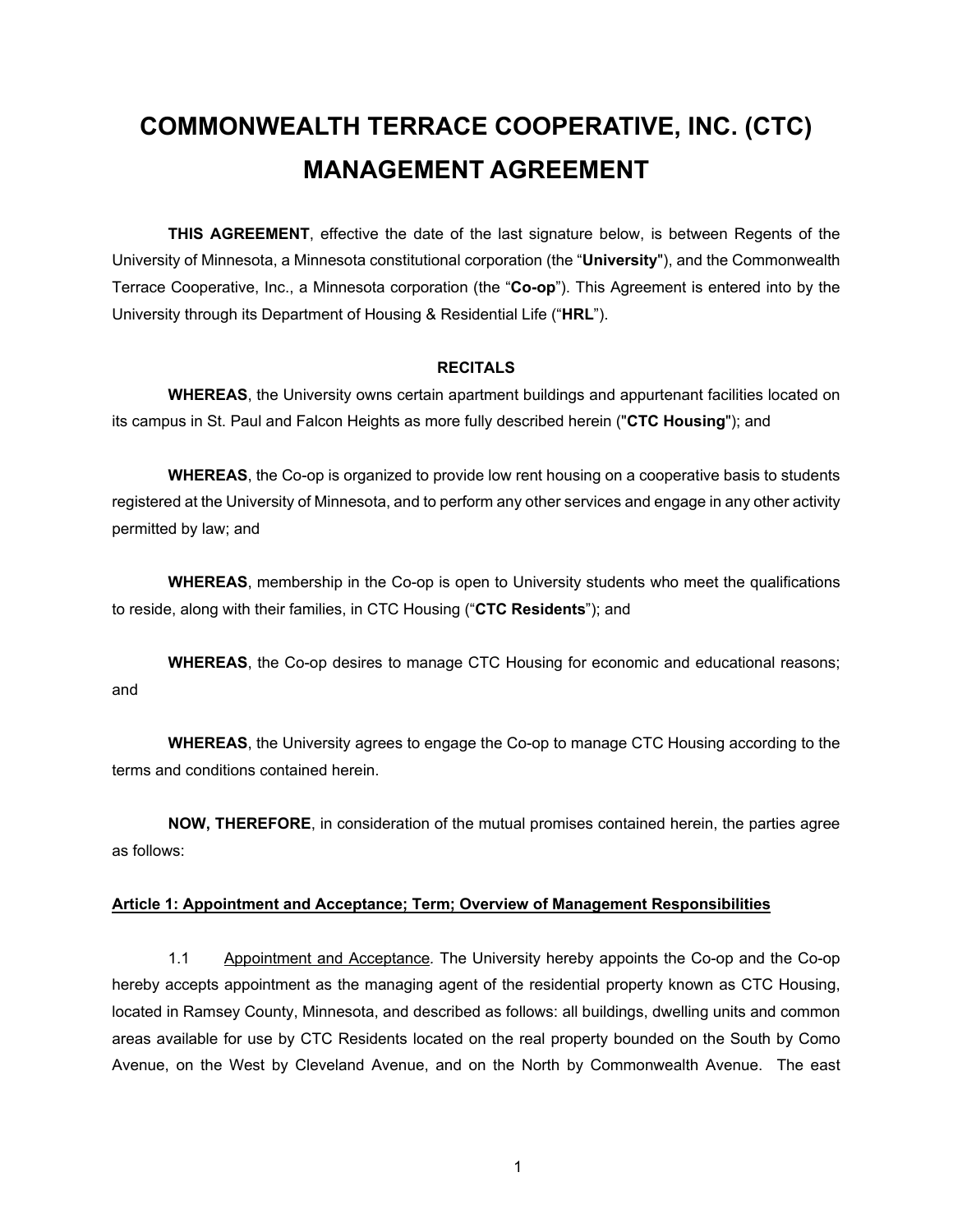boundary is established by installed fencing which borders the east side of CTC Housing from Commonwealth Avenue to Como Avenue.

 1.2 Term. This Management Agreement is effective the date of the last signature below and shall terminate June 30, 2025, unless terminated earlier pursuant to the terms of this Management Agreement. If on the termination date the parties desire to continue their negotiation of the terms and conditions for the renewal of this Management Agreement, then this Management Agreement shall automatically be extended during the negotiation period but in no event for more than one hundred twenty (120) days after the termination date.

 1.3 Overview of Management Responsibilities. The Co-op's management responsibilities shall include (a) securing tenants for CTC Housing; (b) maintaining accurate records of all persons living in CTC Housing; (c) entering into leases with CTC Residents; (d) performing certain financial and operational duties as more fully described herein; (e) maintaining the insurance coverages described herein; (f) promulgating and enforcing reasonable rules and regulations for the operation of CTC Housing; (g) employing Co-op staff; and (h) maintaining CTC Housing in accordance with this Agreement and the attached Maintenance Addendum, as such Addendum is modified from time to time by mutual agreement of University and Coop. Co-op shall provide documentation evidencing fulfillment of such responsibilities at the request of the University.

# **Article 2: Housing Eligibility, Leasing, and Rent Collection**

 2.1 Housing Eligibility*.* Eligibility to reside in CTC Housing shall be determined by the University in consultation with the Co-op. Unless otherwise agreed by the University, eligibility will be limited to those persons listed below in the following priority order:

- a. Actively enrolled undergraduate or graduate students with families
- b. Individual actively enrolled graduate students
- c. Limited Professionals in Training with families
- d. Individual actively enrolled undergraduate students who have obtained senior class standing
- e. Individual actively enrolled undergraduate students who have obtained junior class standing
- f. Individual actively enrolled undergraduate students who have obtained sophomore class standing
- g. Individual Limited Professionals in Training
- h. Post-Doctoral Fellows (9560) and Associates (9546)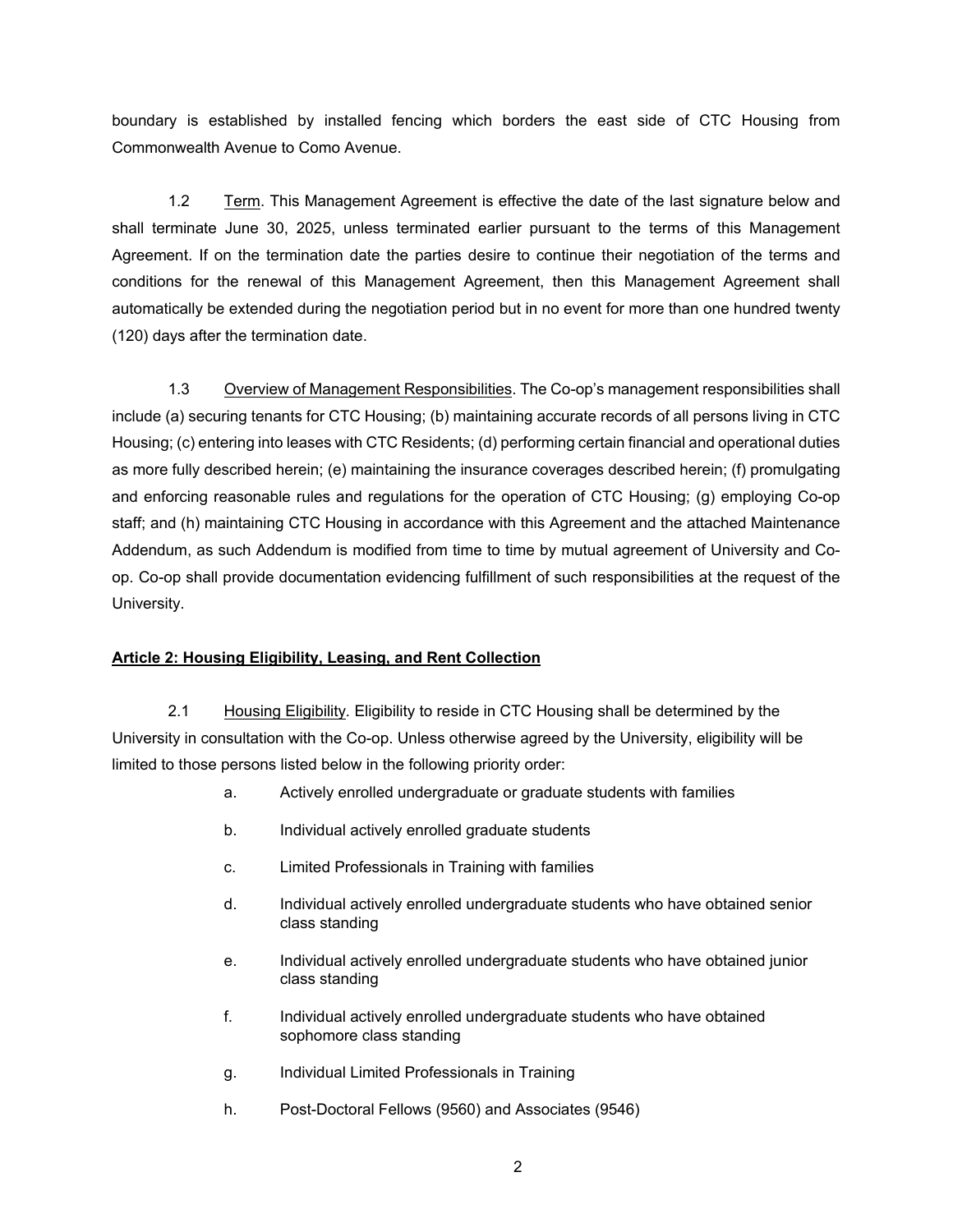"**with families**" means University students who can provide the required documentation of being married or being in a domestic partnership, or of having at least fifty percent (50%) physical custody of one or more minor children.

"**Limited Professionals in Training**" means professionals in training that are eligible for the student health plan or resident health plan:

| 9541         | Veterinary Intern                                                                 |
|--------------|-----------------------------------------------------------------------------------|
| 9548<br>9549 | <b>Veterinary Medical Resident</b><br>Veterinary Medical Resident-Grad<br>Program |
| 9552         | <b>Dental Fellow Teaching Specialist</b>                                          |
| 9552CR       | <b>Chief Dental Fellow Specialist</b>                                             |
| 9553         | <b>Dental Fellow</b>                                                              |
| 9554         | Medical Fellow - Grad Program                                                     |
| 9555         | <b>Medical Fellow</b>                                                             |
| 9556         | <b>Medical Resident</b>                                                           |
| 9556CR       | <b>Chief Medical Resident</b>                                                     |
| 9559         | Medical Resident - Grad Program                                                   |
| 9582         | NIH NRSA Medical Resident<br>NIH NRSA Medical Resident - Grad                     |
| 9583         | Program                                                                           |
| 9568         | <b>NIH NRSA Medical Fellow</b><br>NIH NRSA Medical Fellow - Grad                  |
| 9569         | Program                                                                           |
| 9535         | Professional Program Assistant                                                    |
| 9510         | Graduate Assistant Coach                                                          |
| 9511         | <b>Teaching Assistant</b>                                                         |
| 9515         | Graduate Instructor                                                               |
| 9517         | Ph.D. Cand. Graduate Instructor                                                   |
| 9518         | Advance masters TA                                                                |
| 9519         | Ph.D. Cand. w/24 Thesis cred. TA                                                  |
| 9521         | <b>Research Assistant</b><br><b>Graduate Research Project</b>                     |
| 9526         | Assistant<br>Ph.D. Cand. Graduate Research                                        |
| 9527         | Proj. Asst.                                                                       |
| 9528         | Advance Masters RA                                                                |
| 9529         | Ph.D. Cand. w/24 thesis Cand. RA                                                  |
| 9531         | Administrative fellow                                                             |
| 9532         | Advance Masters Admin. Fellow                                                     |
| 9533         | Ph.D. Cand. w/24 thesis cred. AF                                                  |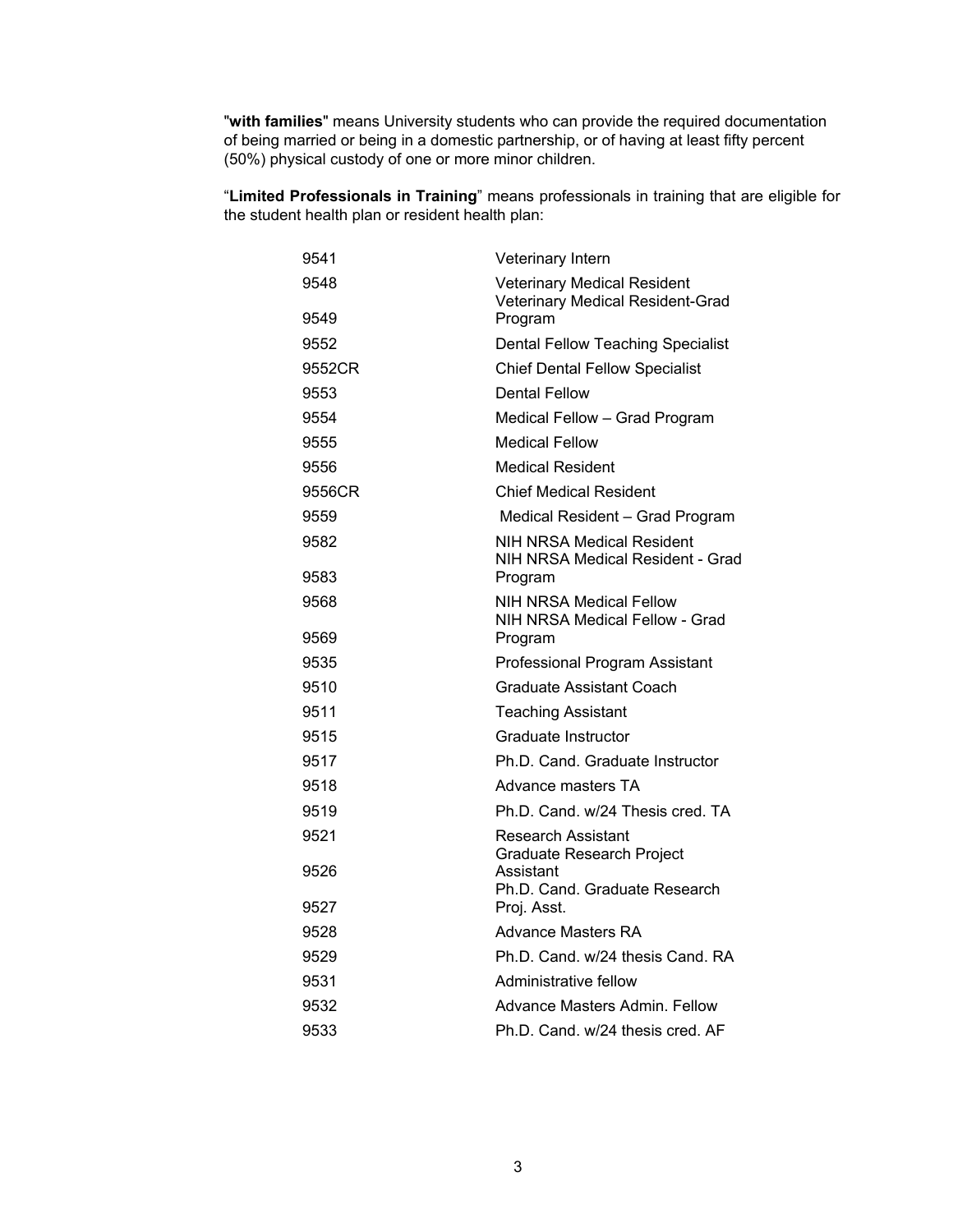Roommates of individual students and student family members do not need to meet these eligibility requirements. Resident eligibility to live in Como Housing and/or Commonwealth Terrace Housing is limited to a collective total of 7 years. Exceptions to this policy must be approved by University. The Co-op and University will work together to affirmatively market CTC Housing to University students and Professionals in Training who meet eligibility requirements. The assistance will include, but is not limited to, digital distribution of information about CTC Housing to existing and potential University students and Professionals in Training, working with the Co-op to analyze where University students and potential residents may be located, and to otherwise help the Co-op promote and achieve 100% occupancy. The parties acknowledge that it may be necessary to expand the eligibility criteria in order to achieve 100% occupancy of CTC Housing, in which case the University will consider modifications to the eligibility criteria and procedures set forth herein as may be reasonably necessary to achieve desired occupancy levels.

 2.2 Lease Form. The Co-op shall enter into leases on behalf of the University with CTC Residents in the form approved by the University. The Co-op, with the advice and assistance of counsel, may update its lease paperwork and forms from time to time. Before implementing any changes, the Coop will confer with the University and obtain the University's approval of such changes. The Co-op shall be responsible for performing all landlord obligations and CTC Residents shall be held responsible for performing all tenant obligations in such leases. The University may require the lease form to be changed or altered in consultation with the Co-op, with the advice and assistance of Co-op's counsel.

2.3 Occupancy Requirements. The Co-op shall endeavor to keep CTC Housing occupancy at one hundred percent (100%). If the occupancy rate of CTC Housing falls below ninety-five percent (95%) for a period of two (2) consecutive months, either party may, with ten (10) days' written notice, call a meeting to determine what steps need to be taken to improve occupancy. If after said meeting and after the implementation of mutually agreed upon steps taken to improve occupancy, there is no resulting increase in occupancy over the following six (6) months, either party may give written notice of termination to become effective sixty (60) days later.

2.4 Resident Roster; Annual Survey. On or before 5 days after the last date to add/drop classes of each semester, the Co-op will provide to the University a complete roster in Microsoft Excel, CSV, or Google Sheets format of all residents residing in CTC Housing. The roster must include an accurate account of student ID number, first name, last name, address, and move in date of each resident. The University will process the student ID numbers to verify eligibility and provide the results to the Co-op. Only the University can grant exemptions or extensions regarding eligibility as specified in this agreement to reside in CTC housing. CTC Housing policies and procedures relative to student data collection and storage are subject to University approval and applicable student housing laws. The Co-op agrees to distribute an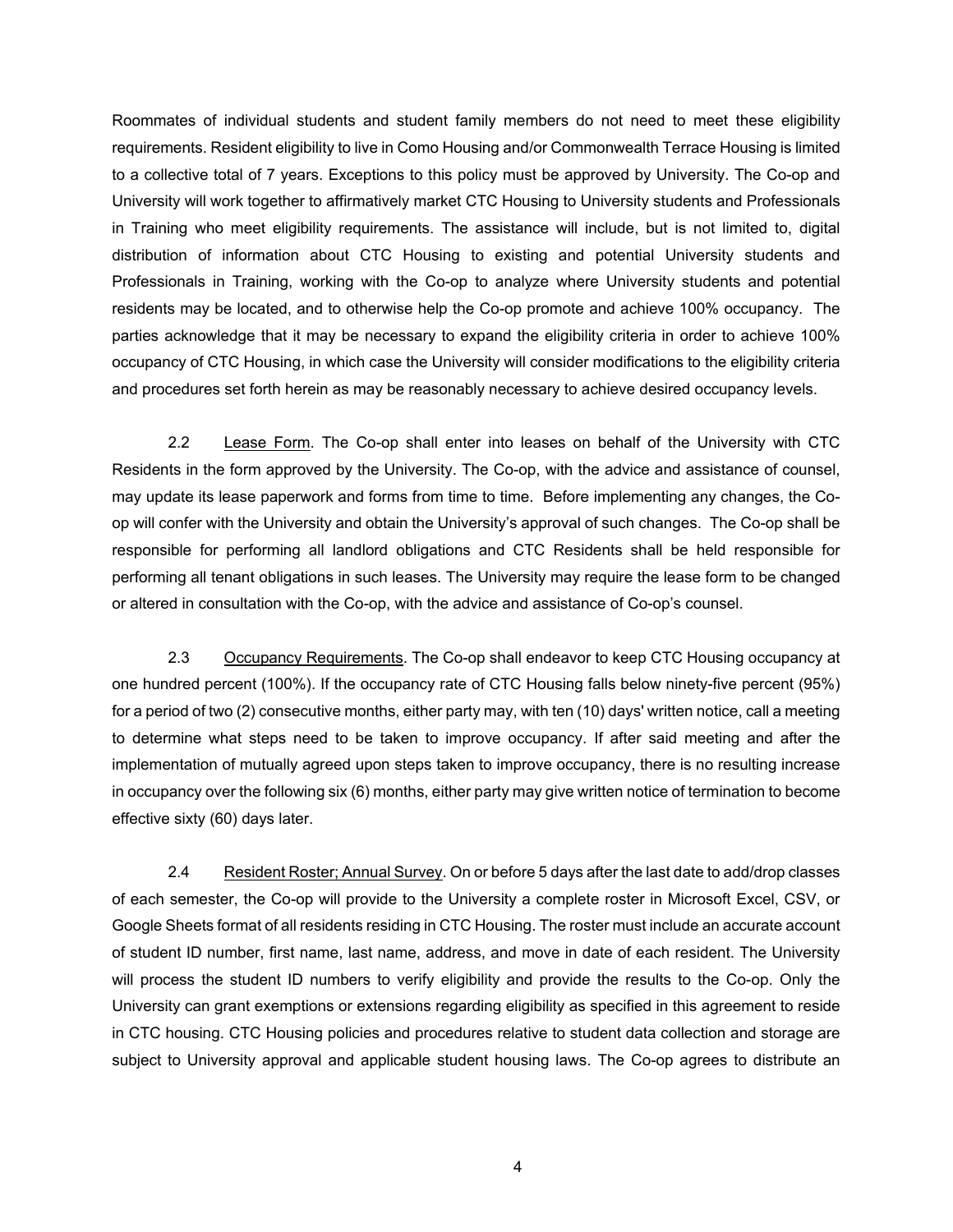annual survey to CTC Residents using a survey format provided by the University and acceptable to the Co-op. University will provide the Co-op with a copy of the survey results and analysis.

2.5 No Co-op Membership Requirement. The Co-op agrees that it shall not deny occupancy to any eligible student based on that student's unwillingness to become a member of the Co-op. However, the Co-op shall not be required to pay patronage refunds to non-members. The Co-op shall have the right to charge a rent differential to CTC Residents who choose not to join the Co-op. Rent differential amounts that exceed ten percent (10%) of rent per month must have prior University approval. Non-member residents will not have member benefits and responsibilities. If the University has approved a rent differential of more than ten percent (10%) of rent per month, the University may review the need and amount of rent differential in excess of ten percent (10%) of rent per month that is charged to non-members and the amount must be justifiable when compared to member benefits and responsibilities.

2.6 Disability Accommodations. University's Disability Resource Center, in consultation with HRL, shall have the right to certify eligibility for disability services, determine legally required reasonable accommodations, and develop plans for the provision of such accommodations to CTC Residents with disabilities. The Co-op agrees to abide by the determinations and recommendations of University's Disability Resource Center as they apply to CTC Residents. If the University Disability Resource Center directs the Co-op to make any accommodation or modification that has an expense associated with it, such as modifying or renovating an apartment premises or common area for accessibility or other disability related purposes, the cost of installing or replacing such mandated accommodations or modifications shall be at the University's expense and shall comply with applicable building codes and University policy. The maintenance and repair of such accommodations is at the expense of the Co-op.

2.7 Rent Collection. The Co-op shall be responsible for collecting rent from CTC Residents on behalf of the University. All rents collected by the Co-op shall be the property of the University. The Co-op shall remit to the University 1/12 of the University Requirements (as defined in Section 3.1 below) each month in accordance with the University's billing and invoicing procedures and retain 1/12 of the Management Fee, as defined in Section 3.1 below. The parties acknowledge that all rents should equal the Management Fee (including estimated rent loss) and the University Requirements combined. The monthly payment to the University will not be adjusted for occupancy or rent collection variances.

2.8 Unpaid Rent. The Co-op shall be responsible for collecting any unpaid rent from CTC Residents. The Co-op will provide information concerning its collection efforts on all accounts that are in arrears by more than 1 month with the monthly rent transmittal. The University, at the request of the Coop, will place holds on student accounts to assist with the Co-op's collection efforts. The Co-op shall retain all amounts collected from CTC Residents for unpaid rent.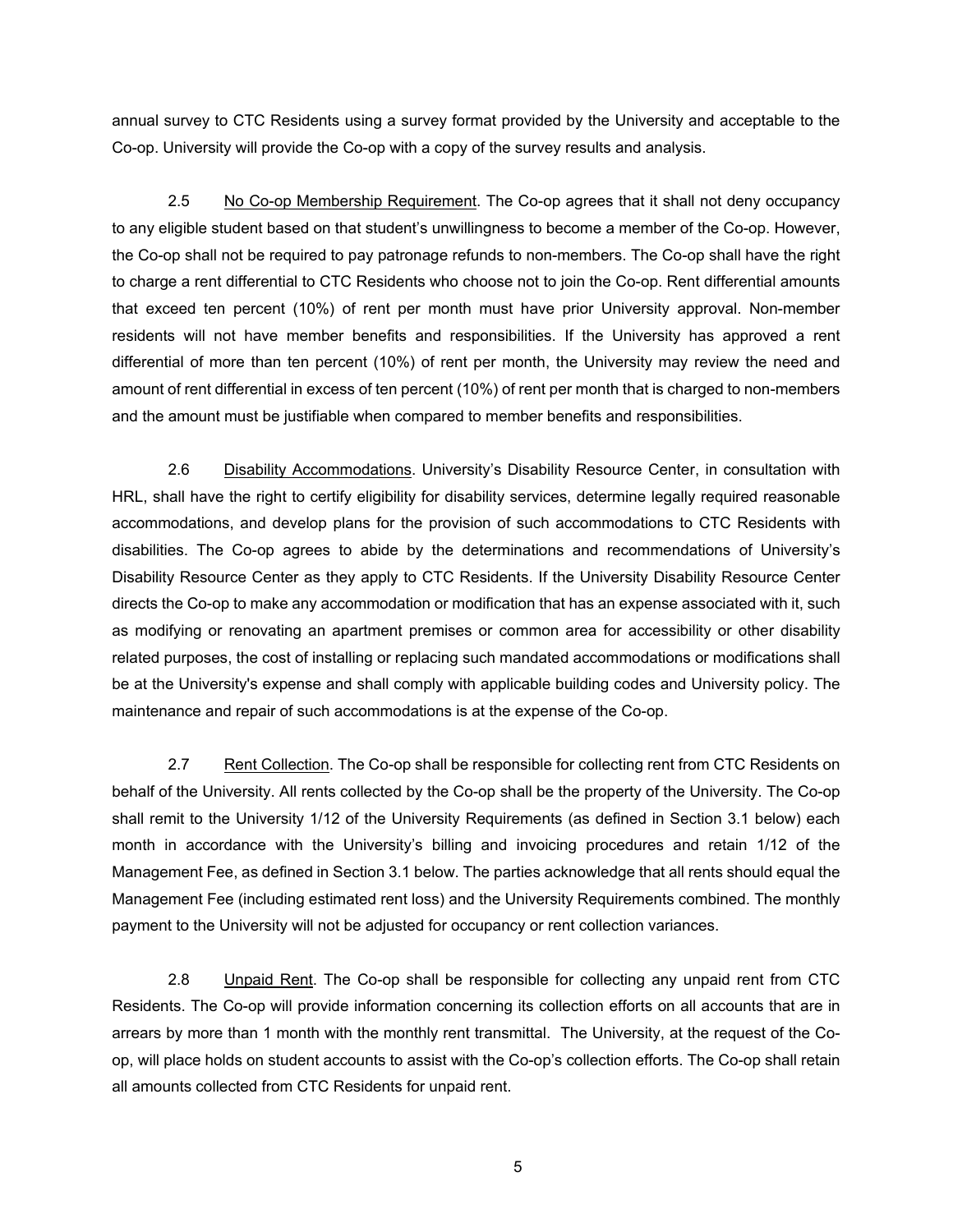2.9 Security Deposits. Any and all monetary deposits required of CTC Residents to secure performance of their lease obligations ("**Security Deposits**") shall be collected, held, and paid by the Coop in accordance with applicable law. The Co-op shall maintain accurate records of all Security Deposits, which records shall be subject to the University's inspection and copying in accordance with Section 3.3 below. Upon the expiration or earlier termination of this Management Agreement, all Security Deposits shall be transferred to the University or its designee and held and paid in accordance with applicable law.

# **Article 3: Budgeting and Financial Responsibilities**

 3.1 University Requirements and Cooperative Budget. On or before November 15 in each year of the term of this Management Agreement, the University shall submit to the Co-op its projected annual operating budget (the "**University Requirements**") for CTC Housing for the next fiscal year, which shall include allocations for Capital Renewals (as defined in Section 7.5 below), debt service, and administration. The University Requirements are subject to final approval by the University's Board of Regents. The Co-op shall submit to the University on or before each December 15 a preliminary operating budget for the next fiscal year in an editable, digital format. On or before February 1 in each year of the term of this Management Agreement, the Co-op shall submit to the University its final projected annual operating budget ("**Cooperative Budget**") for the next fiscal year and rent schedule, which shall include all planned expenditures and estimates for utilities, insurance, supervision, administration, maintenance, service expenses, and any other operating expenses to be incurred during the next fiscal year. The Cooperative Budget should include a rent loss estimate for the year and be in an editable, digital format. The "**Management Fee**" is the payment to the Co-op for its services hereunder to offset the total expenses included in the Cooperative Budget.

 3.2 Co-op Financial Responsibility for University-Provided Services. The University will provide certain services that will be the financial responsibility of the Co-op. Such services include but are not limited to utility billing, property insurance, and services of University's Facilities Management, including related charges. The University may provide additional services that will be the financial responsibility of the Coop, subject to prior approval from the Co-op before such services are provided. The University and the Coop must mutually agree to terminate such services. The cost of services provided by the University will be billed to the Co-op in as timely a manner as allowed by University policy and paid by the Co-op by the date specified in each billing.

 3.3 Co-op Financial Records. The Co-op agrees that it will keep, in accordance with generally accepted accounting principles, accurate financial records and proper books of account relating to its operation and management of CTC Housing pursuant to this Management Agreement. The Co-op will furnish such other records and information and will permit inspection and copying of its books and records for any reason to the extent necessary to enable the University to comply with State and University audit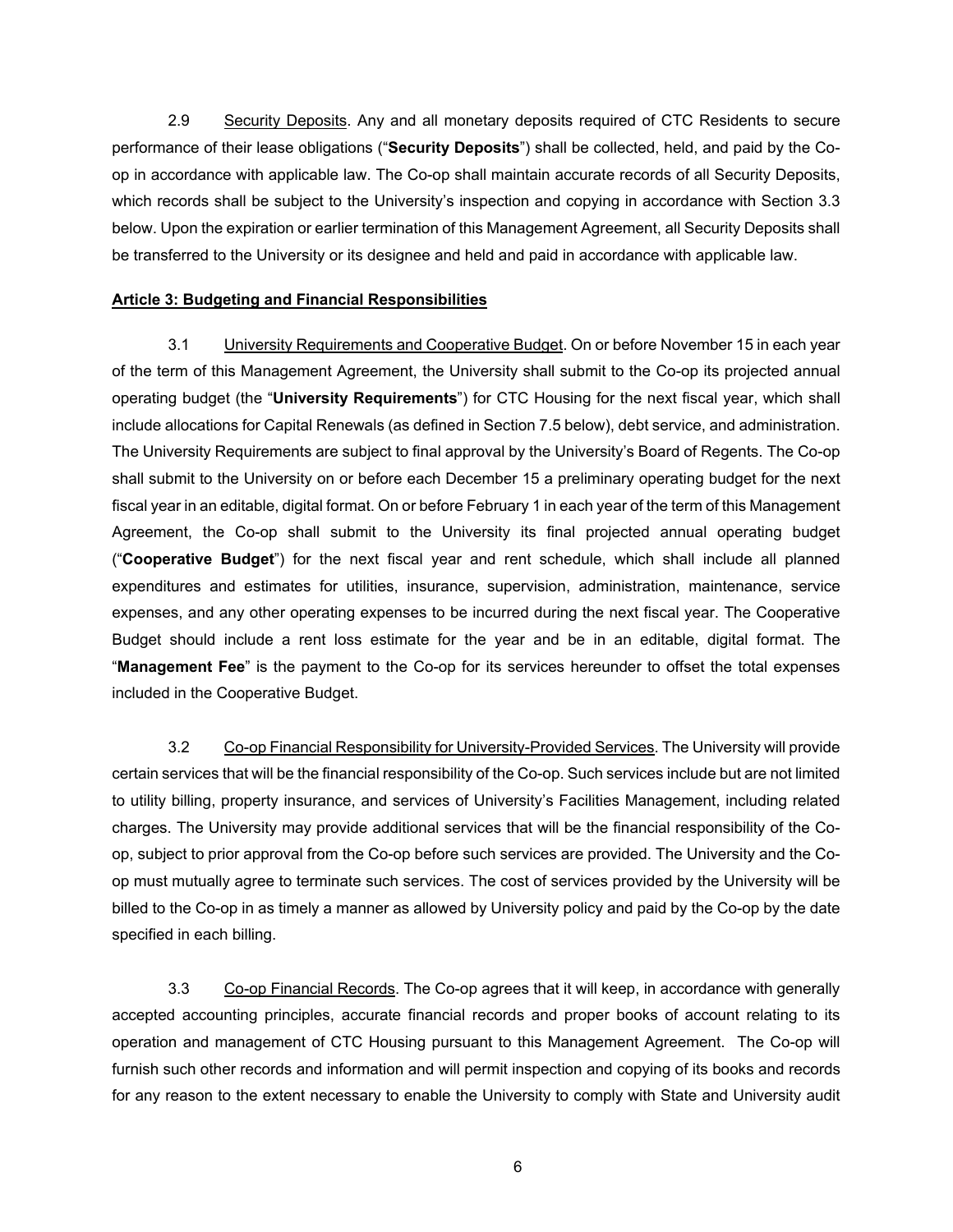regulations. The Co-op's obligation to provide such statements shall survive the expiration or termination of this Agreement.

3.4 Annual Audited Financial Report. No later than November 30 in each fiscal year in the term of this Management Agreement, the Co-op shall deliver to the University its complete, independently audited financial report showing income and expenditures arising out of its management of CTC Housing in the preceding fiscal year. If the audit report shows more than a ten percent (10%) variance in expenditures from the Cooperative Budget for that year, the University may, upon ten (10) days' notice to the Co-op (the "**Notice**"), request a meeting with the General Manager and the Board President to review the audit and to discuss the audit. If the meeting does not resolve University's questions regarding the audit or variance, then the University may submit questions to the auditor in writing with copies to the General Manager and Board President with a request for a written response from the auditor that can be reviewed by all parties, and the Co-op's Board of Directors. In the event the variance in expenses exceeds ten percent (10%) of the Cooperative Budget for a year, and the parties are unable to mutually agree on an adjustment to the Management Fee and rent for the subsequent year, then either Party may terminate this Management Agreement upon 45 days written notice to the other party, and the Co-op shall deliver to University an audited financial report (prepared at the expense of the terminating party) for the final period for which the Co-op had management responsibility for CTC Housing within two (2) months of such expiration or termination.

3.5 Rent Loss Responsibility. If University's failure to make the capital improvements or complete the major repairs for which it is responsible under Section 7.5 below results in rent loss, such rent loss will be the responsibility of the University. If there is rent loss associated with a capital expenditure or insurance claim work for which the University is responsible under Section 7.5 below, such rent loss will be the financial responsibility of the University. In such case, the University is responsible for providing the Coop advance notice of no less than 45 days of a firm date when the unit will be rent-ready and habitable. The University will be responsible for rent loss until the unit is habitable. If a unit is permanently taken off-line during a fiscal year, the resulting rent loss for that fiscal year will proportionally reduce the University Requirements and the Co-op's Management Fee for the remainder of the year.

3.6 Prohibition of Co-op Profits. The Co-op shall operate on a cooperative basis without gain or profit to the Co-op. Any amounts collected by the Co-op, over and above expenses and reserves, shall be distributed as patronage refunds to Co-op members, used for improvement projects, invested in projects approved by the University for the benefit of Co-op members, or deposited in the Co-op's reserves.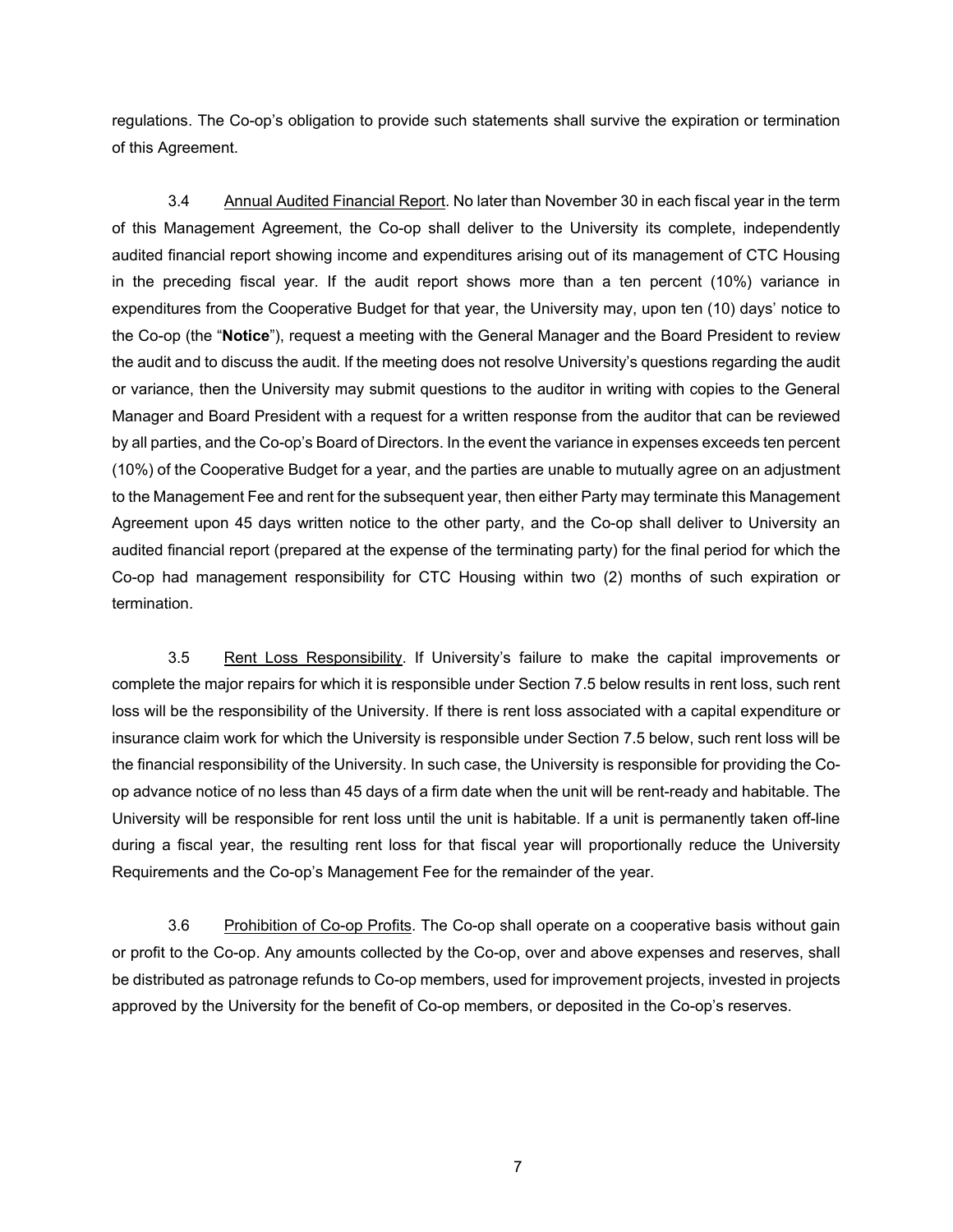#### **Article 4: Insurance and Indemnification**

 4.1 Commercial General Liability. The Co-op shall maintain at its own expense for the duration of this Management Agreement, commercial general liability insurance in an amount not less than \$1,000,000 per occurrence, for bodily injury (including personal injury) and broad form property damage liability. The Co-op shall provide a Certificate of Insurance to the University for such coverage, naming Regents of the University of Minnesota as a primary additional insured.

 4.2 Worker's Compensation. The Co-op agrees to maintain Worker's Compensation Insurance in compliance with Minnesota law, and to comply with all federal and state laws and regulations relating to employment, including but not limited to hours of work, working conditions of employees, minimum wages, and equal employment opportunity.

4.3 Theft Insurance. The Co-op shall maintain insurance coverage against the loss of funds through theft, fraud, embezzlement, or mysterious disappearance. Said insurance shall be supplied at the expense of the Co-op and shall be in an amount not less than Fifty Thousand Dollars (\$50,000.00) for fraud or embezzlement and Two Thousand Dollars (\$2,000.00) for theft or mysterious disappearance. Evidence of the existence of this insurance shall be provided to the University's Risk Management and Insurance Office.

4.4 Indemnification. The Co-op agrees to defend, hold harmless and indemnify the University, its officers, agents, employees and representatives against all claims for bodily (or personal) injury or property damage resulting from the Co-op's performance of its obligations under this Management Agreement and accompanying Maintenance Addendum, except to the extent such injury or damage is caused by the negligent act or omission of the University, its officers, agents, employees or representatives; in which case the University shall hold harmless and indemnify Co-op for such negligence or omission. The University's liability under this Agreement is subject to the limits of the Minnesota Tort Claims Act, Minn. Stat. § 3.736, and other applicable law.

# **Article 5: Operational Rules and Policies**

 5.1 Co-op Rules for CTC Housing. The Co-op agrees to promulgate and enforce reasonable rules and regulations for the operation and management of CTC Housing, including rules that assure protection of University property at CTC Housing, collection of rents, and the Co-op's responsibility for repair and maintenance of CTC Housing in accordance with the Maintenance Addendum. The Co-op shall provide copies to the University of any proposed changes to its rules, regulations and policies at least thirty (30) days before such regulations go into effect. If the University does not object, the Co-op may proceed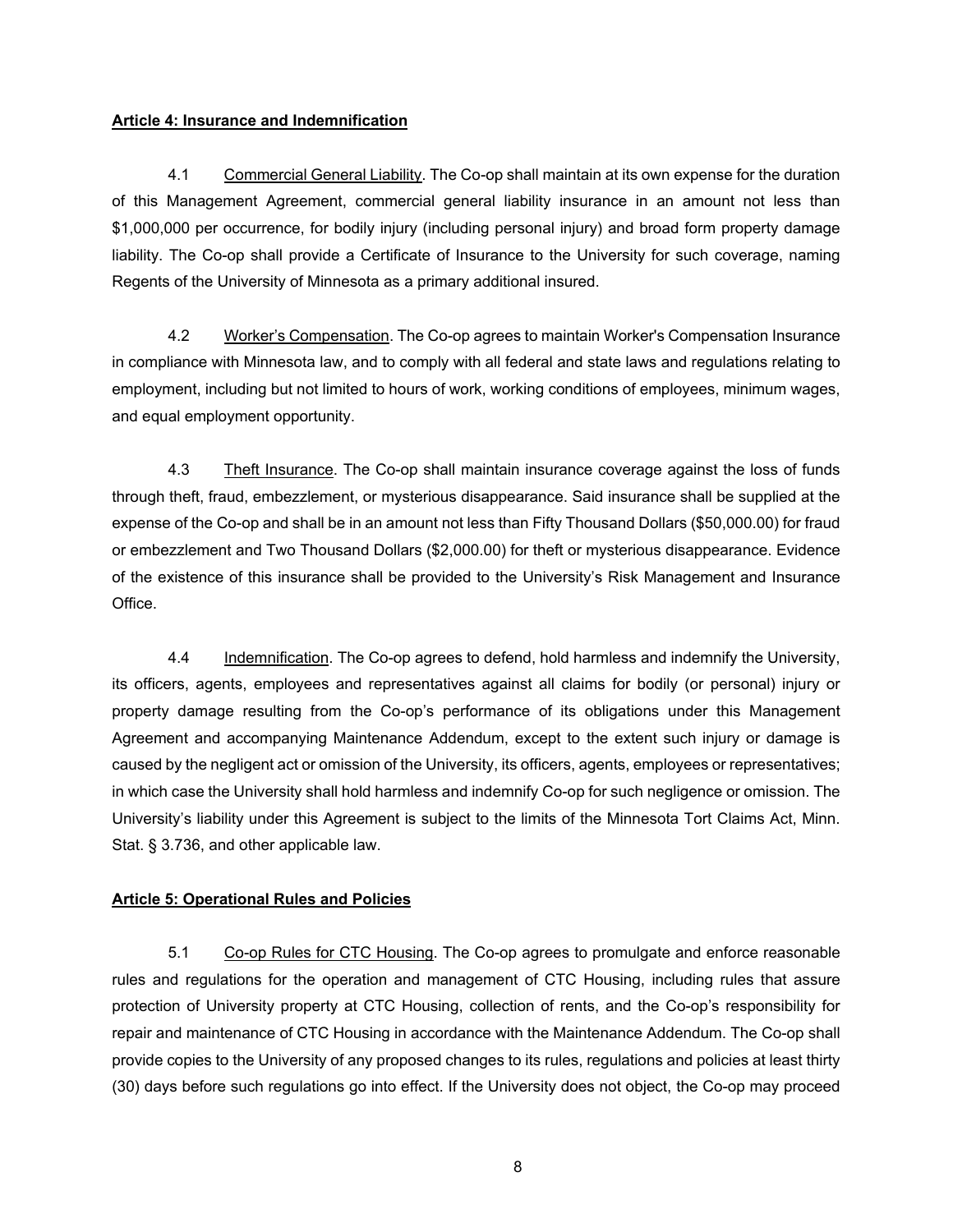to implement the rules and regulations. If the University has any objection, the Co-op agrees to postpone implementing any rule or regulation until University agreement is obtained.

 5.2 Procedure for Resident Complaints. The Co-op shall establish procedures and processes for receiving and handling complaints from CTC Residents. Complaints received by University from CTC Residents regarding the Co-op's operation and management of CTC Housing will initially be assessed by HRL. After receiving such a complaint but before taking any action, HRL will confirm that the complainant has first complied with the Co-ops' procedures and processes for making complaints. HRL will then evaluate the complaint to determine if a breach of any provision of the Management Agreement has occurred by the Co-op. If HRL determines that a breach has occurred, HRL will follow the procedure set forth in this Management Agreement. If no breach has occurred, HRL will refer the complaint to the University Student Conflict Resolution Center for resolution. The Co-op has no obligation to mediate any complaint and the provisions of this paragraph shall not be a defense to, or delay, any action taken by the Co-op against any resident to enforce a lease, CTC Housing Rules and Regulations and policies, or action by the Co-op involving its staff or employees. Notwithstanding the foregoing paragraph, if the complaint involves behavior such as discrimination, sexual misconduct, relationship violence, or other misconduct which the University's Equal Opportunity and Affirmative Action (EEOA) responds to or investigates pursuant to University policy, the Co-op will adhere to EEOA process and cooperate with the EEOA.

# **Article 6: Co-op Staffing**

 6.1 Necessary Personnel. The Co-op will employ, pay, supervise and discharge the personnel necessary to perform its obligations under this Management Agreement.

 6.2 Non-discrimination Compliance. The Co-op agrees to comply with all federal, state and local laws, statutes and ordinances regarding discrimination with respect to employment or any matter directly or indirectly related to employment. The Co-op further agrees that every contract entered into by the Co-op will include a provision prohibiting discrimination in employment, as herein specified, on the part of the contractor. Discrimination in employment or contracting by the Co-op or its contractors may be regarded as a material breach of this Management Agreement. The Co-op will furnish such business and other records reasonably necessary to enable the University to comply with its obligations regarding nondiscrimination and to monitor Co-op's compliance with the provisions of this paragraph.

6.3 Personnel Policies and Procedures. The Co-op shall adopt and maintain personnel policies and procedures consistent with the terms of this Management Agreement and all applicable laws and regulations. Such personnel policies and procedures shall include an employee grievance procedure.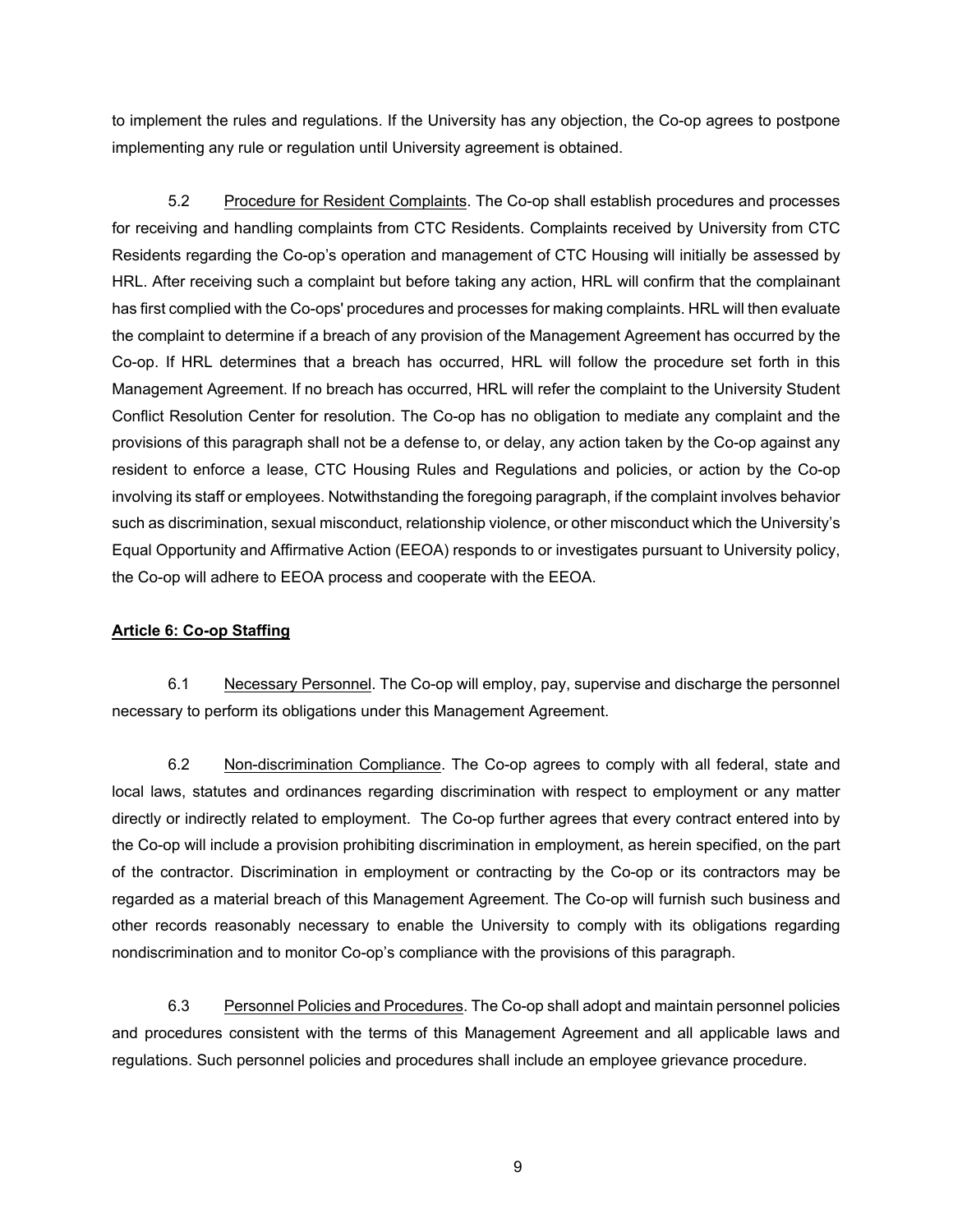6.4 Co-op General Manager. The Co-op shall employ a general manager who shall be responsible for hiring, disciplining and retaining such additional supervisors and other employees as appropriate. If there is a vacancy in the general manager position, and the Co-op fails to appoint a general manager (or interim general manager) within 30 days following the vacancy, then the University shall have the right to terminate this Agreement immediately without giving the 60-day notice required under Section 9.1. Co-op residents, members, officers and Board members shall not be responsible in any way for supervising, disciplining, or directing employees except by and through the general manager or, in the absence of the general manager, the next appropriate supervisor.

 6.5 Co-op Action regarding Employment Issues. The Co-op agrees and acknowledges that its responsibility as a managing agent for the University and as a co-op is to act through the Board as a whole or through an appropriate executive committee or employment committee as it relates to handling employment issues and setting goals and policies for employees and the general manager.

 6.6 Co-op Board Training Program. The Co-op shall require the Co-op Board to participate in a training program, with written training materials, that includes instructions on Co-op structure, the Co-op Bylaws, Rules and Regulations, this Management Agreement and Maintenance Addendum, budgeting, legal obligations of the Co-op to residents and employees, other obligations of the Co-op Board, and the policy development process of the Co-op. This training shall be completed by all Co-op Board members within 90 days of election or appointment.

# **Article 7: Facility and Appliance Maintenance and Repair Obligations**

 7.1 Care of University Appliances and Personal Property. The Co-op shall maintain in good working condition and keep in repair all appliances and personal property owned by the University and located anywhere in CTC Housing; provided, however, that such maintenance shall continue only for so long as it is financially practical to do so. Replacement of University-owned appliances and personal property shall be in accordance with a replacement schedule established by the University. If, in the Coop's judgment, replacement of appliances and personal property other than at the time specified in the replacement schedule is necessary, the Co-op shall obtain the approval of University before purchasing such replacement(s). The Co-op shall order appliances through the University's approved process.

 7.2 Washers and Dryers. The Co-op shall furnish washers and dryers in adequate numbers to accommodate the needs of CTC Residents. It shall be the responsibility of the Co-op to ensure the satisfactory operation of the washers and dryers at all reasonable times, whether the equipment is owned by the Co-op or leased from a third party operator. The University shall have no interest in the proceeds derived from the use or rental of the washers and dryers.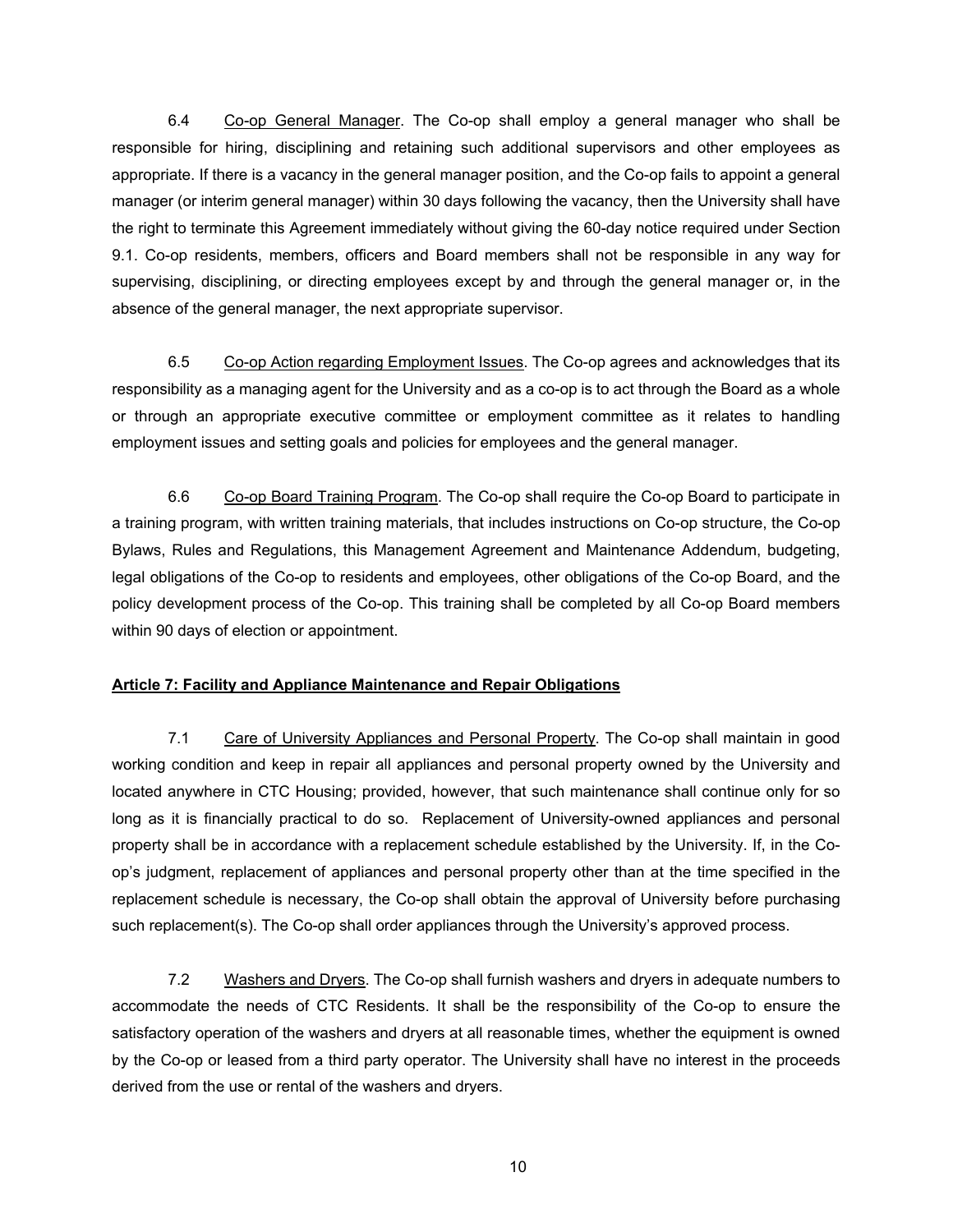7.3 Legal and Building Code Compliance. The Co-op agrees to comply with all applicable laws, rules, and regulations in its management and operation of CTC Housing, including, without limitation, compliance with applicable building codes, acknowledging the jurisdiction of University's Building Code Department. In addition, the Co-op agrees to follow applicable guidance and directives of the Center for Disease Control and Prevention, the Minnesota Department of Health, and the University related to the prevention and spread of COVID-19 and other communicable diseases. The University may conduct inspections of CTC Housing to ensure compliance with such codes and policies. The University will determine occupancy limits for apartments and community spaces and communicate such limits to the Coop.

7.4 Maintenance Addendum; Bond Requirement of Co-op Contractors. The Co-op shall keep CTC Housing in good repair in accordance with the provisions of the Maintenance Addendum. Where the University's property insurance covers damage to CTC Housing, the Co-op shall cooperate with the University in making its claim and shall comply with requirements of the insurance policy in order to preserve the University's coverage. All contractors engaged by the Co-op to perform services or provide materials valued in excess of \$5,000.00 relating to the maintenance and repair of CTC Housing shall provide a payment and performance bond for the benefit of the Co-op and the University in a form satisfactory to the University.

7.5 Capital Renewals and Major Maintenance Items. The University is responsible for (and the Co-op is not responsible for) those capital improvements and those major maintenance items identified in its then-current multi-year Capital Expenditure Plan ("**Capital Renewals**"), for restoration work covered by University's property insurance, the cost of which exceeds the University's deductible amount, and for unforeseen structural and systems work that meets the requirements for placement on the multi-year Capital Expenditure Plan (also deemed "**Capital Renewals**"). The Co-op may perform time sensitive or after-hours emergency repairs for which the University is responsible under the preceding sentence, provided that the Co-op follows the University's policies and process for emergency repairs.

7.6 Coordination with University Representatives. The Director of HRL shall appoint one or more HRL staff members to serve as the University's representative(s) to the Co-op. All proposals made by the Co-op for modifications, replacements or improvements to CTC Housing shall be subject to the approval of University's representative(s), with such approval not to be unreasonably withheld. The implementation of approved modifications, replacements or improvements will be coordinated with the University by the Co-op.

7.7 Vending Machines. The Co-op shall have the right to place vending machines in common areas at CTC Housing for the sale of goods customarily sold in vending machines, consumable or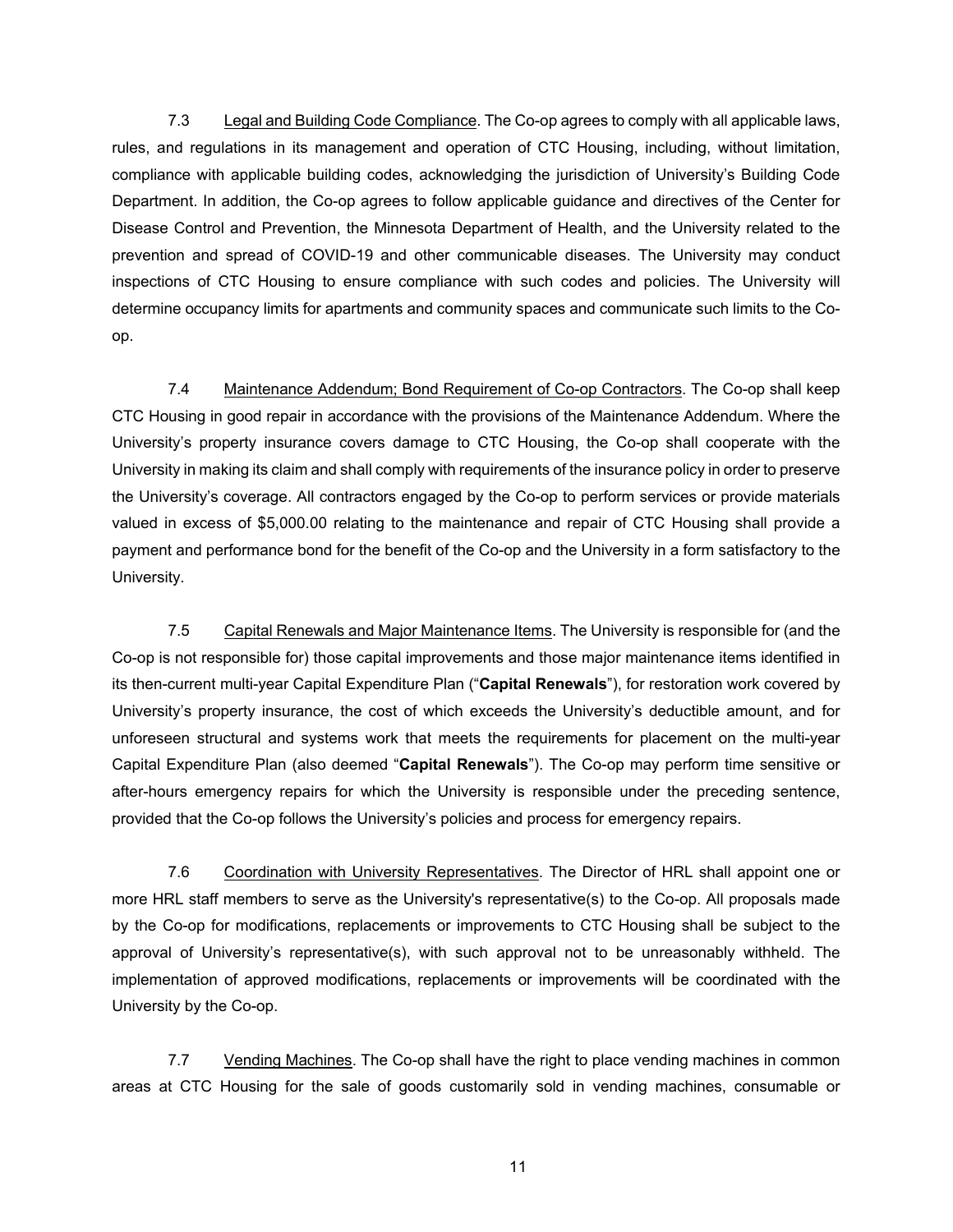otherwise, to CTC Residents. The Co-op's provision and maintenance of vending machines and inventories of goods shall not result in unsanitary or unsightly conditions, or constitute a hazard for insurance purposes or a hazard to health or property. The maintenance and operation of vending machines and the sale of goods through them shall be done in compliance with applicable government regulations and any exclusive contract between University and a beverage or vending provider.

7.8 CTC Housing Plans and Specifications. The University will provide the Co-op access to any sets of the plans and specifications of structural and system repairs and improvements to CTC Housing, including the construction, layout, location, character, and operating instructions of lighting, heating, plumbing, and ventilating systems, and any other mechanical equipment installed in CTC Housing.

7.9 Interruption of Service. At any time if there is an interruption of service or significant event at CTC housing impacting CTC students and families, the Co-op has the responsibility to notify the University as soon as possible. If the University becomes aware of a situation as described above, the University has the responsibility of sharing the information with the Co-op as soon as possible. In a catastrophic event or system failure, the Co-op and the University will work together to ensure the safety and wellbeing of the residents.

#### **Article 8: Childcare Center**

8.1 Provider Agreement for Childcare Center. Certain space located in CTC Housing has been designated for use as a childcare center. The Co-op is hereby granted the right to enter into an agreement with a fully licensed childcare provider (the "**Provider**") to provide childcare services in such space on a non-exclusive basis to CTC Residents. University reserves the right to review and approve all agreements with a Provider, including any renewal or extension of a Provider agreement. Such Provider agreement, amendment or extension shall not be effective until approved by the University in writing, provided, however, that such approval shall not be unreasonably withheld. The agreement with Provider shall (i) require the Provider to comply with all applicable governmental regulations relating to childcare; (ii) require Provider to be subject to all Co-op policies, procedures, rules and regulations, including Co-op's obligations to comply with University policies, ordinances, rules and regulations as required in this Management Agreement; (iii) require the Provider to maintain general liability insurance, including sexual abuse or molestation coverage, in an amount not less \$1,000,000 per occurrence, for bodily injury (including personal injury) and broad form property damage liability and to provide a Certificate of Insurance for such coverage, naming the Co-op and the University as additional insureds; (iv) state that the Provider shall have no rights to Co-op or University property, except as expressly stated in such agreement; and (v) automatically terminate upon termination or expiration of this Management Agreement, provided that any amounts then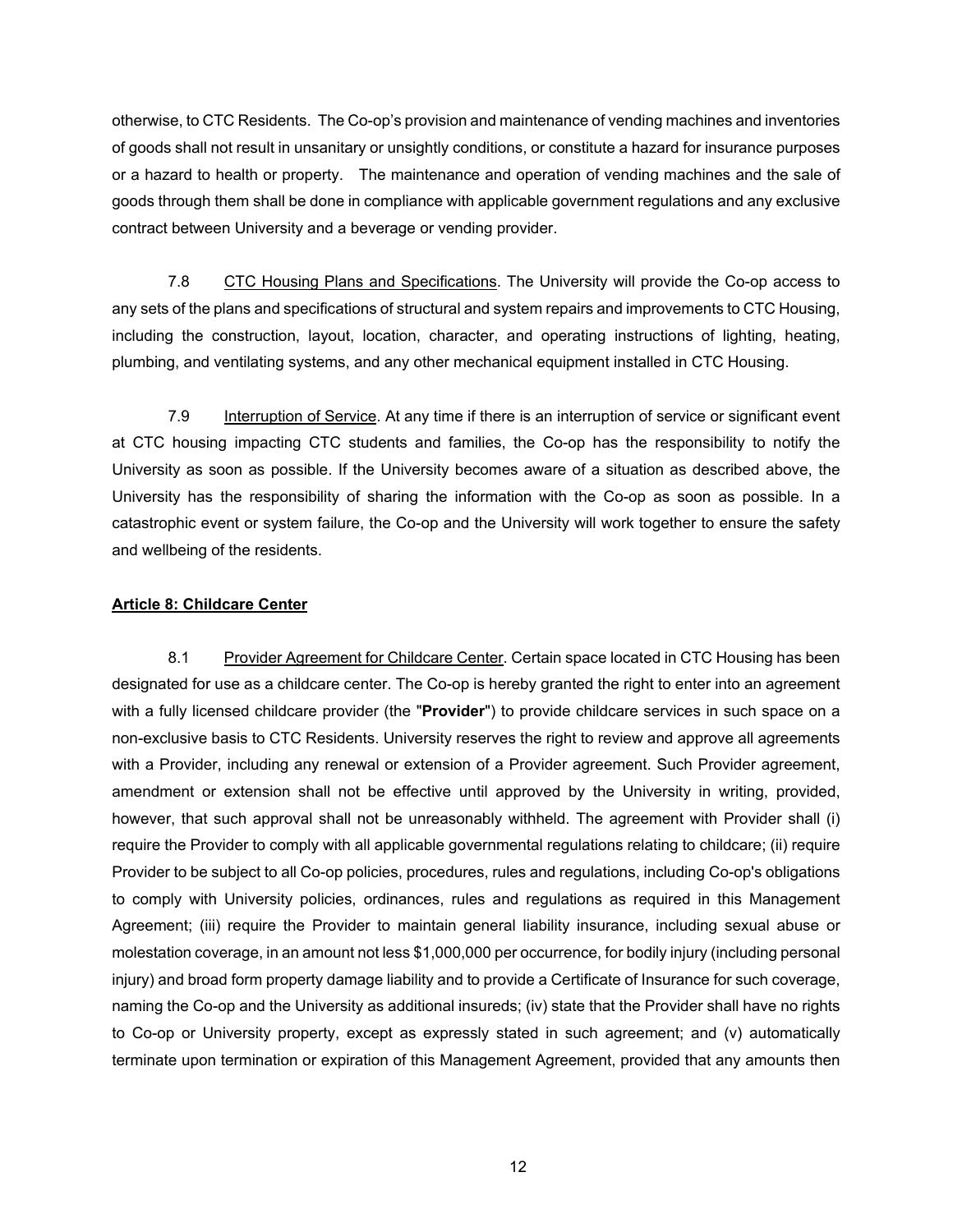currently owed by Provider to the Co-op shall remain an obligation of Provider notwithstanding any termination of this Management Agreement or Provider agreement.

 8.2 Outdoor Playground Area. Provider shall have exclusive access and use of the outdoor playground area. All use of the outdoor play area by Provider's customers shall be properly supervised by Provider to minimize liability. The Provider shall be responsible for authorizing all uses of the outdoor play area and shall install proper signage to inform the public that the outdoor play area is for the exclusive use of Provider. In the case of a CTC Housing special event, the Co-op, its tenants, their families and guests, may use the outdoor play area only upon receiving written consent from Provider prior to each use. All supervision of playground use is the responsibility of the users and not the University or the Co-op. The Co-op Rules and Regulations shall also incorporate these requirements.

8.3 Maintenance of Playground and Equipment. The Co-op shall maintain at its own expense, or contract with the Provider to maintain at Provider's expense, the playground area designated for the Child Care Space and equipment in accordance with applicable laws, ordinances, and University policies.

# **Article 9: Miscellaneous Terms**

 9.1 Default. A party's failure to perform its obligations under this Management Agreement, including the Maintenance Addendum, shall be cause for termination of this Management Agreement by the non-defaulting party. The non-defaulting party shall give the other party written notice of the default and the defaulting party shall have sixty (60) days after its receipt of the notice to correct the default. Failure to cure the default within such sixty (60) day period, unless the period is extended in writing by the parties, shall constitute cause for termination of this Management Agreement. In the event this Management Agreement is so terminated, management of CTC Housing shall revert to the University or its designee.

 9.2 Force Majeure. Neither party shall be responsible for any delays or failure to perform any obligation under this Management Agreement due to acts of God, strikes or other disturbances, including without limitation, war, acts of terrorism, riots, insurrection, embargoes, governmental restrictions, acts of governments or governmental authorities, and any other cause beyond the control of such party.

 9.3 Police Services. The University of Minnesota Police Department shall continue to provide primary police protection at CTC Housing.

9.4 Entire Agreement. This Management Agreement, including the Maintenance Addendum and all exhibits related thereto, is intended by the parties to be the final and binding expression of their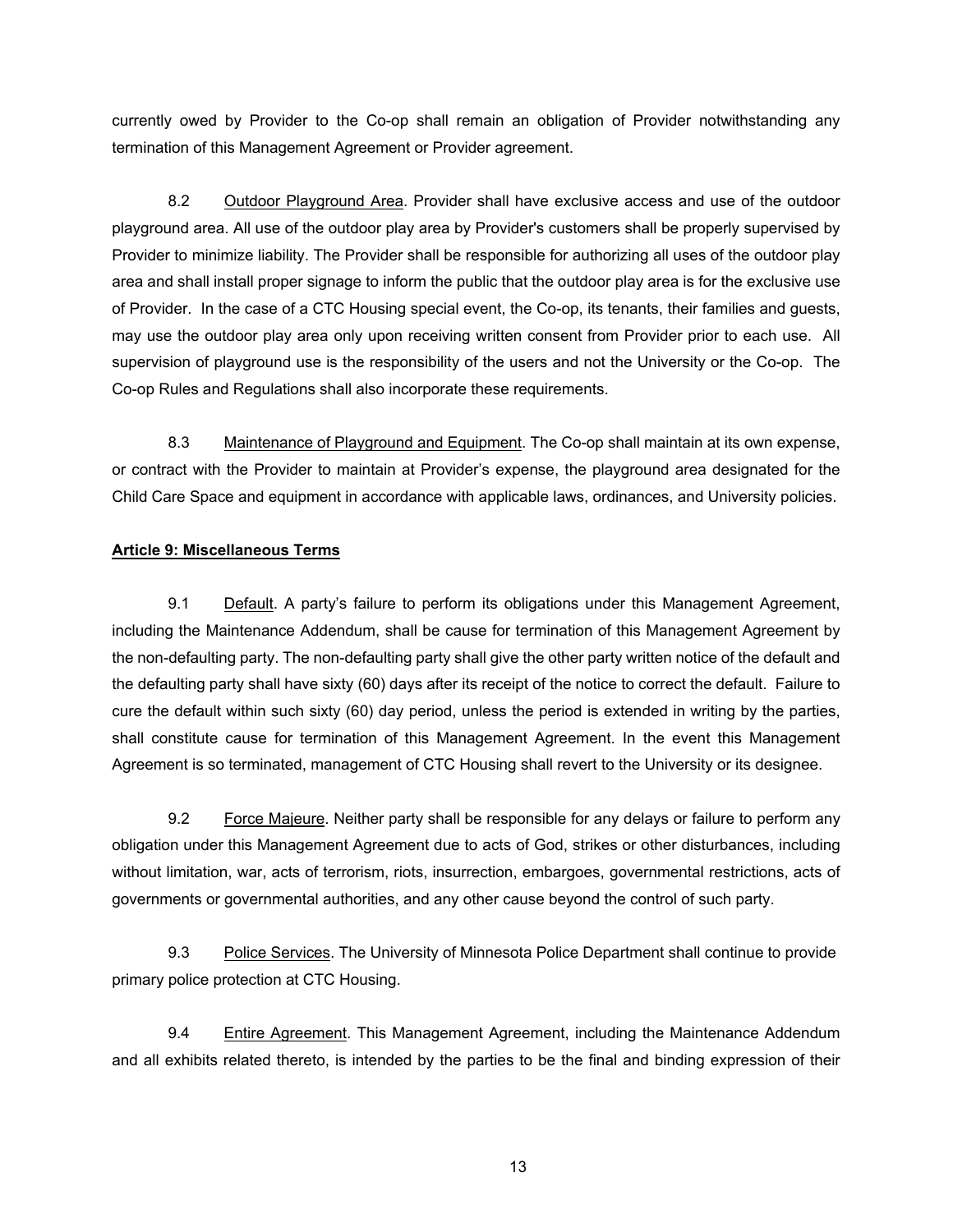agreement and is the complete and exclusive statement of its terms. All prior negotiations and agreements relating to the subject matter of this Management Agreement are merged herein.

 9.5 Notices. All notices, requests, and other communications that a party is required or elects to deliver shall be in writing and shall be delivered personally, or by facsimile or electronic mail (provided such delivery is confirmed), or by a recognized overnight courier service or by United States mail, first class, certified or registered, postage prepaid, return receipt requested, to the other party at its address set forth below or to such other address as such party may designate by notice given pursuant to this Section:

| If to the University: | University of Minnesota<br>Attn: Scott Creer<br>Housing & Residential Life<br><b>Comstock Hall - East</b><br>210 Delaware Street SE<br>Minneapolis, MN 55455<br>Phone No.: (612) 624-1969<br>Facsimile No.: (612) 624-6987<br>E-mail: Creer003@umn.edu |
|-----------------------|--------------------------------------------------------------------------------------------------------------------------------------------------------------------------------------------------------------------------------------------------------|
| With a copy to:       | University of Minnesota<br>Office of the General Counsel<br>Attn: Transactional Law Services Group<br>360 McNamara Alumni Center<br>200 Oak Street S.E.<br>Minneapolis, MN 55455-2006<br>Facsimile No.: (612) 626-9624<br>E-mail: ogccontracts@umn.edu |
| If to the Co-op:      | Community Terrace Cooperative, Inc.<br>Attn: Hadley Adkins, General Manager<br>1250 Fifield Ave<br>Falcon Heights, MN 55108<br>Facsimile No.: (651) 646-7526<br>E-mail: hadleya@umnctc.org                                                             |
| With a copy to:       | Fredrikson & Byron, P.A.<br>Attn: Dan Mott<br>200 South Sixth Street, Suite 4000<br>Minneapolis, MN 55402-1425<br>Phone No.: (612) 492-7322<br>Facsimile No.: (612) 492-7077<br>E-mail: dmott@fredlaw.com                                              |

9.6 Assignment. The rights or duties of the Co-op set forth in this Management Agreement may not be assigned or delegated to a third party without the prior written consent of University, which University may grant or withhold in its sole discretion.